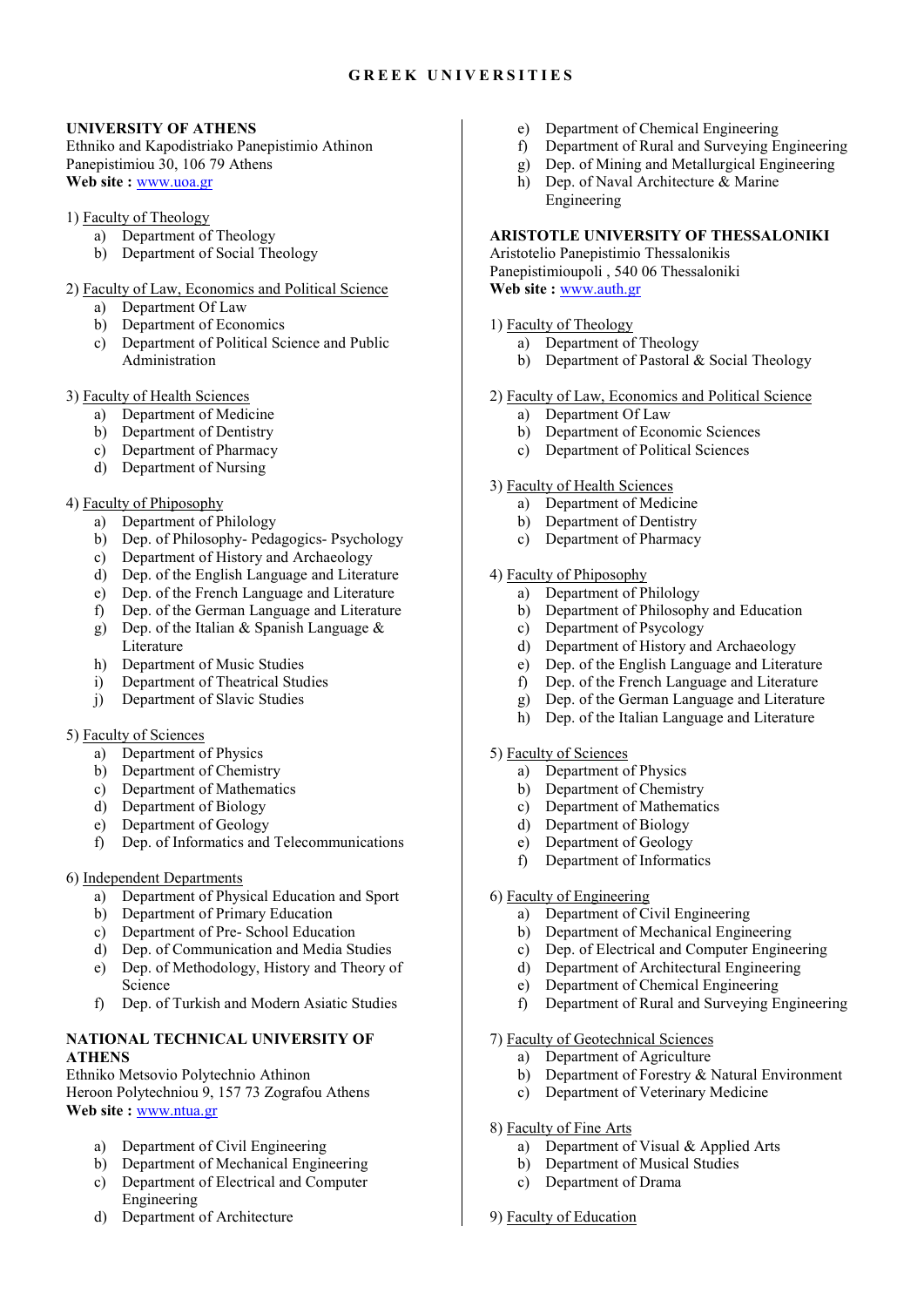- a) Department of Primary Education
- b) Department of Pre- School Education
- 10. Faculty of Education in Florina
	- a) Department of Primary Education
	- b) Department of Pre- School Education

### 11. Independent Departments

- a) Dep. of Physical Education and Sport Science
- b) Department of Physical Education & Sport Science (Serres)
- c) Department of Pre- School Education
- d) Department of Journalism & Mass Media
- e) Department of Management of Energy Resounces Engineering (Kozani)
- f) Department of Balcan Studies (Florina)

# **ATHENS UNIVERSITY OF ECONOMICS AND BUSINESS**

Iconomiko Panepistimio Athinon Patission 76 , 104 34 Athens

**Web site :** www.aueb.gr

- a) Dep. of Internat. & European Economic Studies
- b) Dep. of Management Science & Technology
- c) Department of Marketing & Communication
- d) Department of Accounting & Finance<br>e) Department of Economics
- Department of Economics
- f) Department of Business Administration
- Department of Informatics
- h) Department of Statistics

# **AGRICULTURAL UNIVERSITY OF ATHENS**

Georgiko Panepistimio Athinon

Iera Odos 75 , 118 55 Athens **Web site :** www.aua.gr

- a) Department of Crop Science
- b) Department of Animal Science
- c) Department of Agricultural Biotechnology
- d) Dep. of Agricultural Economics & Development
- e) Department of Natural Resources Management & Agricultural Engineering
- f) Department of Science

# **SCHOOL OF FINE ARTS**

Anotati Scholi Kalon Technon Patission 42 , 106 82 Athens **Web site :** www.asfa.gr

### **PANTEIO UNIVERSITY OF SOCIAL AND POLITICAL SCIENCES**

Panteio Panepistimio Kinonikon and Politikon Epistimon Leoforos Sygrou 136 , 176 71 Athens **Web site :** www.panteion.gr

- a) Department of Political Science & History
- b) Department of International & European Studies
- c) Department of Public Administration
- d) Dep. of Economic & Regional Development
- e) Department of Sociology
- f) Dep. of Social Policy & Social Anthropology
- g) Department of Communication, Media & Culture
- h) Department of Psychology

# **UNIVERSITY OF PIRAEUS**

Panepistimio Piraeus

### Karaoli and Dimitriou 80 , 185 34 Piraeus **Web site :** www.unipi.gr

- a) Department of Economics
- b) Department of Business Administration
- c) Department of Statistics & Actuarial Science
- d) Department of Banking & Financial Management
- e) Department of Industrial Management
- f) Department of Maritime Studies
- g) Department of Informatics
- h) Department of Education in Technology & Digital Systems
- i) Department of International & Eurpean Studies

## **UNIVERSITY OF MACEDONIA**

## Panepistimio Macedonias

Egnatia 156 , 54 006 Thessaloniki **Web site :** www.uom.gr

- a) Department of Economics
- b) Department of Business Administration
- c) Department of International & European Economic & Political Sciences
- d) Department of Accounting & Finance
- e) Department of Applied Informatics
- f) Department of Educational & Social Policy
- g) Department of Balkan, Slavic & Oriental Studies
- h) Department of Music Science & Art
- i) Dep. of Marketing & Operation Management
- j) Department of Technology Management

# **UNIVERSITY OF PATRAS**

Panepistimio Patron Panepistimioupoli Rio , 26 110 Patra **Web site :** www.upatras.gr

# 1) Faculty of Natural Sciences

- a) Department of Biology
- b) Department of Chemistry
- c) Department of Geology
- d) Departmentof Materials Science
- e) Department of Mathematics
- f) Department of Physics

# 2) Faculty of Engineering

- a) Department of Civil Engineering
- b) Department of Mechanical Engineering & Aeronautics
- c) Dep. of Electrical and Computer Engineering
- d) Department of Architectural Engineering
- e) Department of Chemical Engineering
- f) Dep. of Computer Engineering & Informatics
- g) Department of Engineering Science
- 3) Faculty of Health Sciences
	- a) Department of Medicine
	- b) Department of Pharmacy
- 4) Faculty of Humanities & Social Sciences
	- a) Department of Theatre Studies
	- b) Department of Philosophy
	- c) Department of Pre- School Education
	- d) Department of Primary Education
	- e) Department of Philology

5) Faculty of Economics & Business Administration (to be established)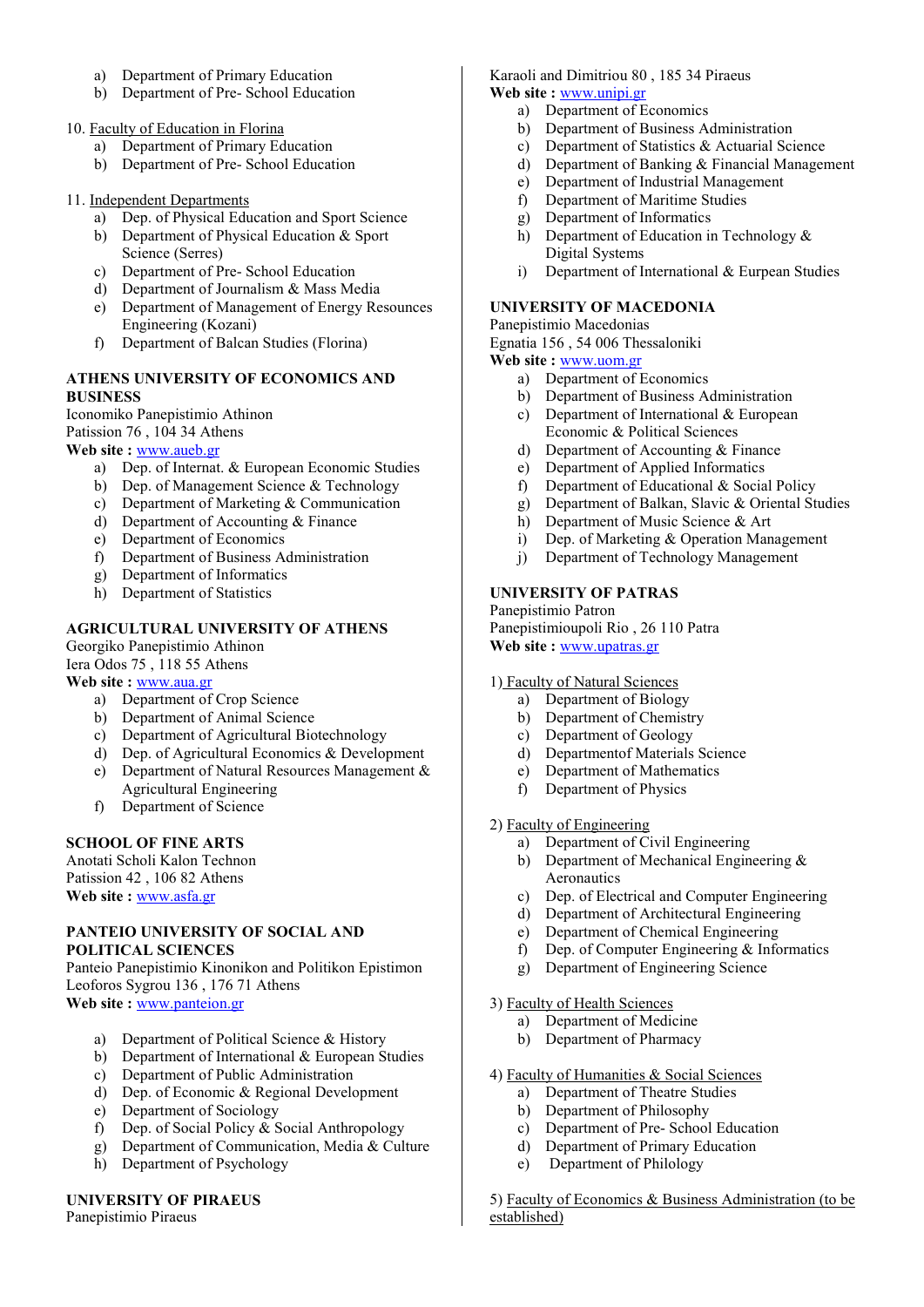- a) Department of Business Administration
- b) Department of Economics

# **UNIVERSITY OF IOANNINA**

Panepistimio Ioanninon Panepistimioupoli , 451 10 Ioannina **Web site :** www.uoi.gr

## 1) Faculty of Sciences

- a) Department of Physics
- b) Department of Chemistry
- c) Department of Computer Science
- d) Department of Mathematics

# 2) Faculty of Education

- a) Department of Primary Education
- b) Department of Pre- School Education

### 3) Independent Departments

- a) Department of Medicine
- b) Department of Economics
- c) Department of Materials Science & Engineering
- d) Department of Biological Applications & Technology
- e) Department of Plastic Arts and Art Sciences

# 5) Faculty of Natural Resources (Branch of Agrinio)

- a) Department of Administration of the Environment & Natural Resources
- b) Dep of Administration of Agricultural Enterprises
- c) Department of Cultural Heritage Management and New Technologies

# **DEMOCRITUS UNIVERSITY OF THRACE**

Democritio Panepistimio Thrakis Democritou 17 , 691 00 Komotini **Web site :** www.duth.gr

# 1) Faculty of Engineering (Xanthi)

- a) Department of Civil Engineering
- b) Department of Environmental Engineering
- c) Department of Electrical and Computer Engineering
- d) Department of Architectural Engineering
- e) Department of Production & Management Engineering
- 2) Faculty of Education (Alexandroupoli)
	- a) Department of Primary Education
	- b) Department of Education Science in Pre- School Age

# 3) Independent Departments

- a) Department of Law (Komotini)
- b) Department of Physical Education & Sport Science (Komotini)
- c) Department of History & Ethnology (Komotini)
- d) Department of Greek Literature (Komotini)
- e) Department of Social Administration (Komotini)
- f) Department of International Economic Relations & Development (Komotini)
- g) Department of Languages, Literature & Culture of the Black See Countries (Komotini)
- h) Department of Medicine (Alexandroupolis)
- i) Department of Molecular Biology & Genetics (Alexandroupolis)
- j) Department of Agricultural Development (Orestiada)
- k) Department of Forestry & Management of the Environment & Natural Resources (Orestiada)

# **UNIVERSITY OF CRETE**

Panepistimio Kritis Panepistimioupoli, 741 00 Rethymno Crete **Web site :** www.uoc.gr

### 1) Faculty of Letters (Rethymno)

- a) Department of History & Archaeology
- b) Department of Philology
- c) Department of Philosophy & Social Studies

# 2) Faculty of Education (Rethymno)

- a) Department of Primary Education
- b) Department of Pre- School Education

# 3) Faculty of Social Sciences

- a) Department of Sociology
- b) Department of Economics
- c) Department of Psychology
- d) Department of Political Science

### 4) Faculty of Sciences & Engineering

- a) Department of Biology
- b) Department of Mathematics
- c) Department of Physics
- d) Department of Chemistry
- e) Department of Computer Science
- f) Department of Applied Mathematics
- g) Department of Materials Science & Technology

# 5) Faculty of Health Sciences

a) Department of Medicine

### **TECHNICAL UNIVERSITY OF CRETE- Hania**  Polytechnio Kritis

Terma Ag. Markou, 731 32 Chania Crete

**Web site :** www.tuc.gr

- a) Department of Production Engineering & Management
- b) Department of Mineral Resources Engineering
- c) Department of Electronic & Computer Engineering
- d) Department of Environmental Engineering
- e) Sciences Department
- f) Department of Architecture

# **UNIVERSITY OF THE AEGEAN**

Panepistimio Aegeou Harilaou Trikoupi and Faonos (Ktirio Binio) , 81100 Mytilini

**Web site :** www.aegean.gr

### 1) Faculty of Social Sciences (Lesvos)

- a) Department of Environmental Studies
- b) Department of Social Anthropology & History
- c) Department of Geography
- d) Department of Sociology
- e) Department of Cultural Technology & Communication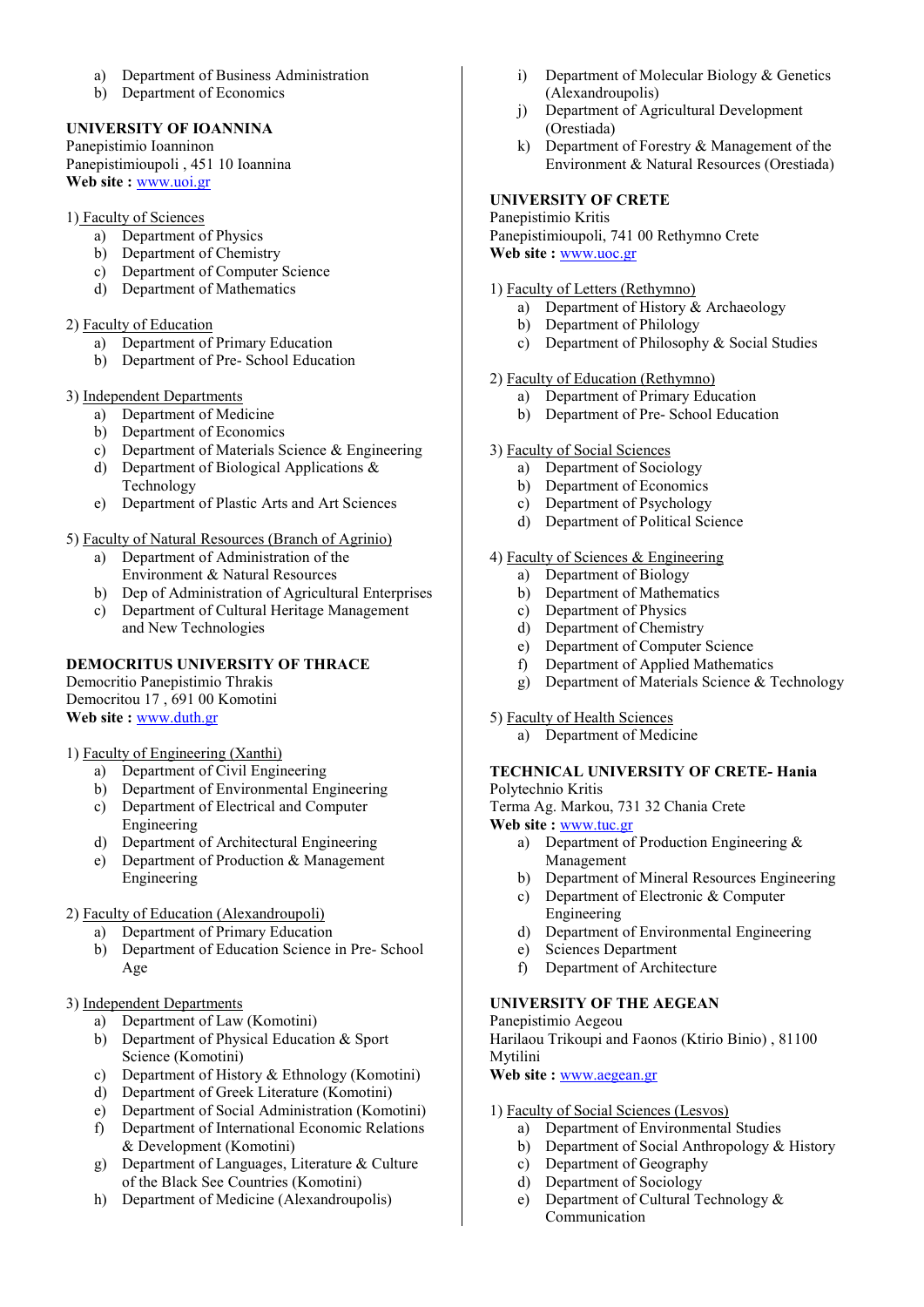# 2) Business Faculty (Hios)

- a) Department of Business Administration
- b) Department of Shipping Trade & Transport
- c) Department of Financial & Management
- Engineering

# 3) Faculty of Sciences (Samos)

- a) Department of Mathematics
- b) Dep. of Information & Communication Systems
- c) Department of Statistics & Actuarial Science

# 4) Faculty of Humanities (Rhodes)

- a) Department of Primary Education
- b) Department of Sciences of Pre- School Education & Educational Design
- c) Department of Mediterranean Studies

# 5) Independent Departments

- a) Department of Marine Sciences
- b) Dep. of Product & Systems Design Engineering

# **IONIAN UNIVERSITY- Corfu**

Ionio Panepistimio Deligiorgi 55-59 , 104 73 Athens **Web site :** www.ionio.gr

- a) Department of History
- b) Department of Foreign Languages, Translation & Interpreting
- c) Department of Music Studies
- d) Department of Archive & Library Science
- e) Department of Computer Science
- f) Department of Audio Visual Arts

# **UNIVERSITY OF THESSALY**

Panepistimio Thessalias Terma Argonafton Filellinon , 382 21 Volos **Web site :** www.uth.gr

# 1) Faculty of Humanties (Volos)

- a) Department of Primary School Education
- b) Department of Nursery School Education
- c) Department of Special Education
- d) Department of History- Archaeology- Social Anthropology
- 2) Faculty of Geotechnical Sciences (N. Ionia Magnisias)
	- a) Department of Agriculture, Crop Production & Rural Environment
	- b) Department of Agriculture, Animal Production & Aquatic Environment
- 3) Polytechnic Faculty (Volos)
	- a) Dep. of Planning & Regional Development
- b) Department of Mechanical & Industrial Engineering
- c) Department of Civil Engineering
- d) Department of Architecture
- e) Department of Computer & Communication Engineering

# 4) Faculty of Health Sciences

- a) Department of Medicine (Larissa)
- b) Department of Veterinary Medicine (Karditsa)<br>c) Dep. of Biochemistry & Biotechnology (Lariss
- Dep. of Biochemistry & Biotechnology (Larissa)

## 5) Independent Departments (Trikala)

- a) Dep. of Physical Education & Sport Science
- b) Department of Economics

# **HAROKOPEIO UNIVERSITY**

Charokopio Panepistimio Ikiakis Ikonomias El. Venizelou 70 , 176 71 Athens **Web site :** www.hua.gr

- a) Department of Home Economics & Ecology
- b) Department of Dietetics & Nutritional Science
- c) Department of Geography

# **UNIVERSITY OF PELOPONNESE**

28 Erythrou Stavrou- Karyotaki Str., 22100 Tripoli http://www.uop.gr

e- mail: panpel@otenet.gr

# Faculty of Sciences & Technology

- a) Faculty of Administration and Economic Science-Dep. Of Economic Science (Tripoli)
- b) Faculty of Humanities and Cultural Studies- Dep. οf History, Archaeology and Cultural Entity Management (Kalamata)
- c) Faculty of Social Sciences- Dep. οf Social and Educational Policy (Korinthos)
- d) Faculty of Performed Arts and Music- Dep. οf Theatre Studies (Nafplio)
- e) Faculty of Human Movement and Quality of Life- Dep. Of Organisation and Management of Sport (Sparta)

# **UNIVERSITY OF WEST MACEDONIA**

Agiou Dimitriou Park, 501 00- Kozani tel: +30 24610 56300, fax: +30 24610 56201

- a) Department of Elementary Education (Florina)
- b) Department of Pre- School Education (Florina)
- c) Department of Balkan Studies (Florina)
- d) Dep. of Management of Energy Resourses (Kozani)
- e) Department of Pedagogic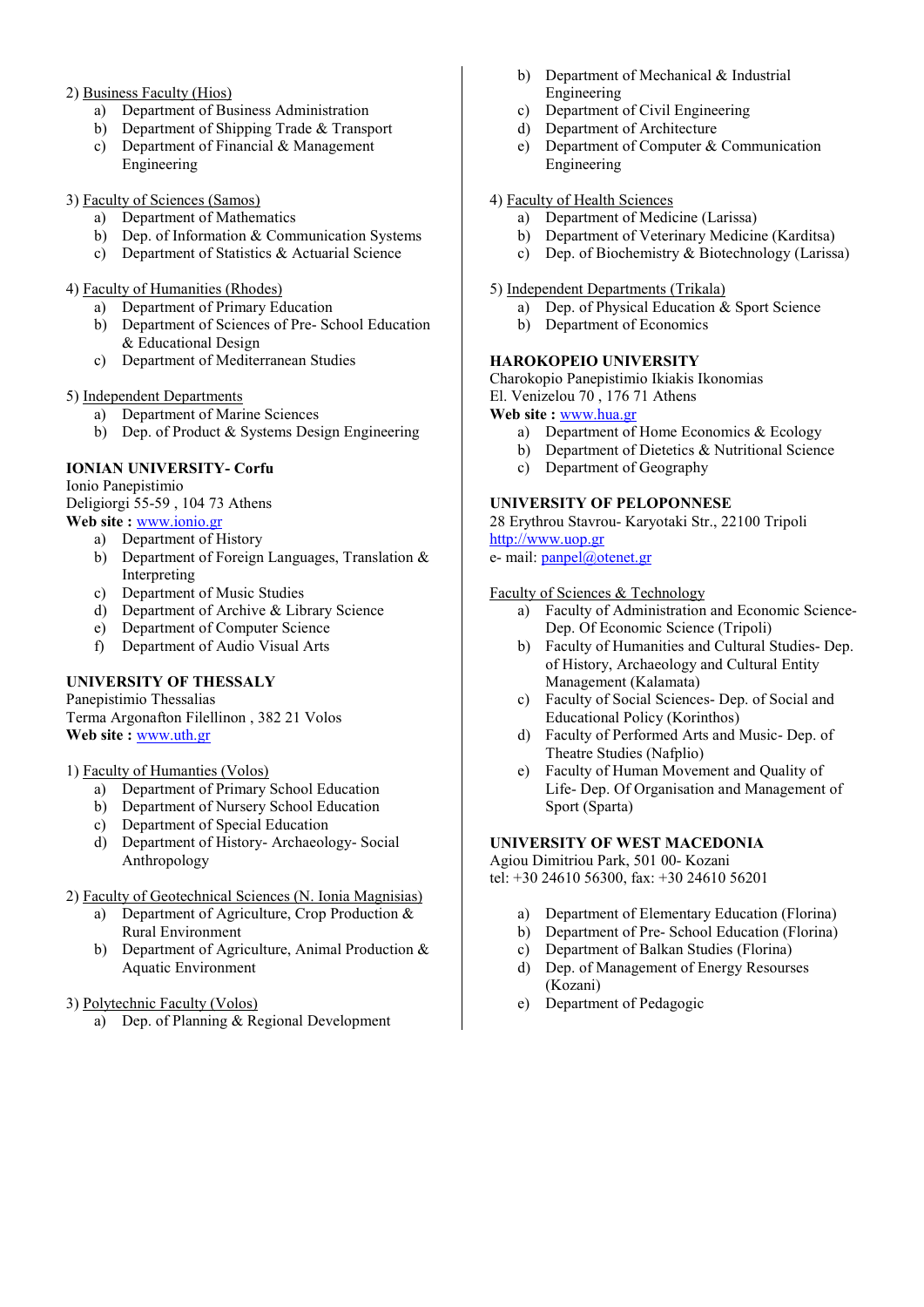# **GREEK TECHNOLOGICAL EDUCATIONAL INSTITUTIONS (T.E.I.)**

### **T.E.I. of Athens**

Ag. Spyridonos Str., 122 10, Egaleo **Web Site:** www.teiath.gr

- 1) Faculty of Technological Applications
	- a) Department of Energy Technology
		- b) Department of Electronics
		- c) Department of Shipbuilding Technology
		- d) Department of Informatics
		- e) Department of Civil Works Technology<br>
		f) Department of Biomedical Engineering
		- Department of Biomedical Engineering
		- g) Department of Topography

### 2) Faculty of Health & Caring Professions

- a) Department of Aesthetics and Cosmetology
- b) Department of Early Childhood
- c) Department of Public Health
- d) Department of Health Visiting
- e) Department of Occupational Therapy
- f) Department of Medical Laboratories
- 
- g) Department of Social Work<br>h) Department of Midwifery Department of Midwifery
- i) Department of Nursing A'
- j) Department of Nursing B'
- k) Department of Dental Technology<br>
1) Department of Optics
- Department of Optics
- m) Department of X- Rays & Radiology
- n) Department of Physiotherapy

# 3) Faculty of Administration & Economics<br>a) Dep. of Library Studies and Inform

- Dep. of Library Studies and Information Systems
- b) Department of Business Administration
- c) Dep. of Health & Care Units Administration
- d) Department of Marketing
- e) Department of Tourist Enterprises

### 4) Faculty of Graphic Arts & Design

- a) Department of Graphic Design
- b) Department of Decorative arts & Design
- c) Department of Conservation of Antiquities & Works of Art
- d) Department of Graphic Arts Technology
- e) Department of Photography

# 5) Faculty of Food Technology & Nutrition

- a) Department of Oenology & Spirits Technology
- b) Department of Food Technology

# **T.E.I. of West Macedonia**

Kolia Kozani 501 00 Kozani

**Web Site:** www.teikoz.gr

- 1) Faculty of Administration & Economics
	- a) Department of Accounting
	- b) Department of Business Administration
	- c) Department of Financial Applications

### 2) Faculty of Technological Applications

- a) Department of Electrical Engineering
- b) Department of Mechanical Engineering
- c) Department of Geotechnology & Environment
- d) Department of Industrial Design
- e) Department of Pollution Control Technology
- 3) Faculty of Agriculture (Florina Branch)
	- a) Department of Crop Production
	- b) Department of Animal Production
	- c) Department of Agricultural Products Trading & Quality Control

# 4) Faculty of Agriculture (Kastoria Branch)

- a) Department of International Trade
	- b) Department of Public Relations & Communication
	- c) Department of Informatics and Computer Technology
- 5) Faculty of Agriculture (Grevena Branch)
	- a) Department of Informatics Applications in Administration and Economics

### **T.E.I. of Epirus**

Arachthos Bridge, 47 100 Arta

**Web Site:** www.teiep.gr

- 1) Faculty of Agricultural Technologies- Arta
	- a) Department of Crop Production
	- b) Department of Animal Production
	- c) Dep. of Floriculture & Landscape Architecture
- 2) Faculty of Management & Economics- Arta
	- a) Dep. of Communications, Informatics & Management
- 3) Faculty of Musical Technology- Arta
	- a) Department of Traditional Music
- 4) Faculty of Health & Welfare Professions- Ioannina
- a) Department of Nursing
- b) Department of Early Care- Education
- c) Department of Speech Therapy
- 5) (Branch of Igoumenitsa)
	- a) Department of Aquaculture & Fisheries

### 6) Faculty of Management & Economics

- a) Dep. of Administration of Tourist Enterprises
- b) Department of Foreign Languages in Management & Commerce

# 7) Faculty of Management & Economics- Preveza

- a) Department of Accounting
- b) Department of Finance and Autiding

# **T.E.I. Ionion Nison**

Leof. Syggrou 56, 117 42- Athens **Web Site :** www.teiion.gr

a) Dep. of Ecology & Environment- (Zakynthos)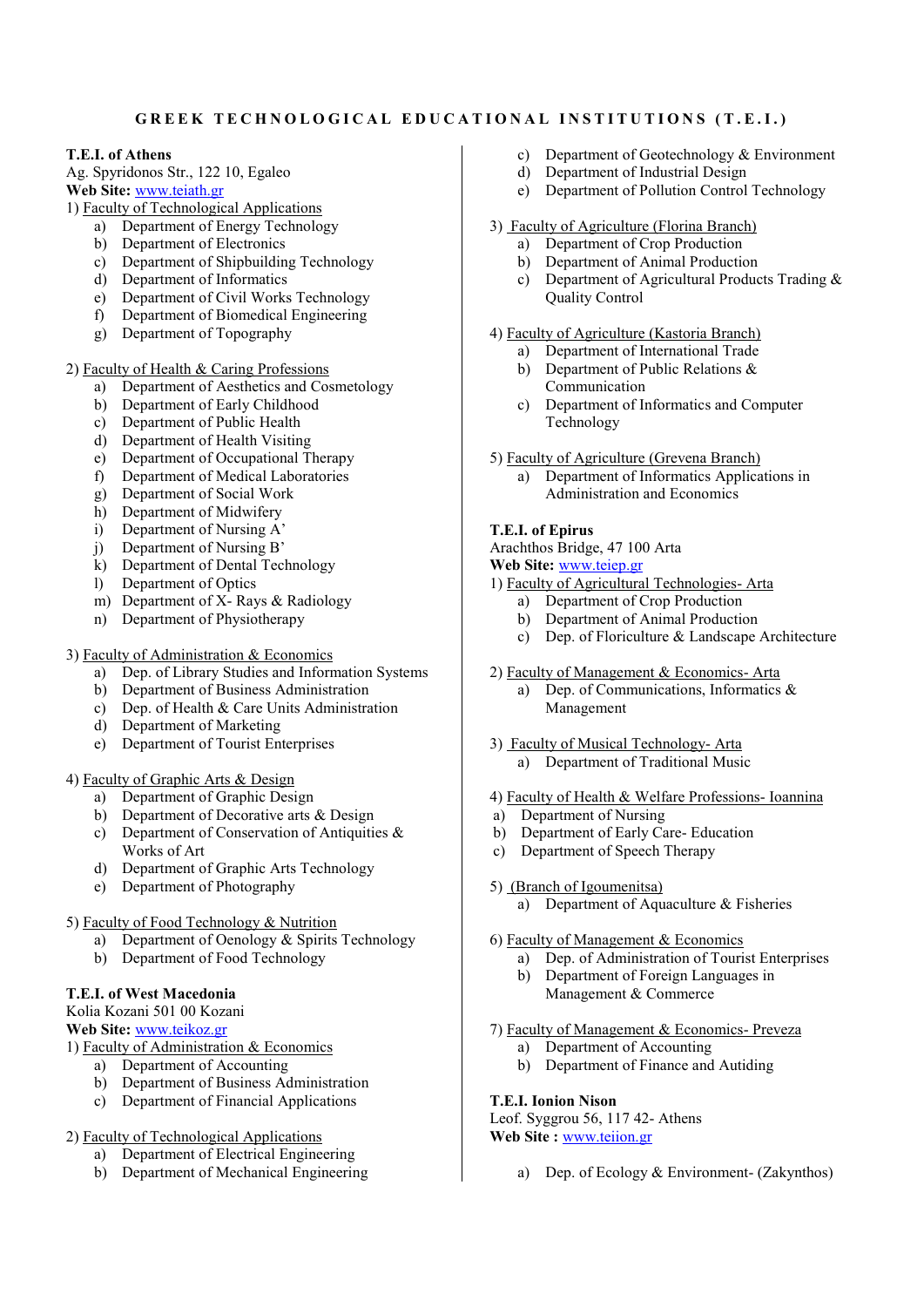- b) Department of Biological Agriculture- (Argostoli Cephalonia)
- c) Department of Business Administration (Argostoli- Cephalonia)
- d) Department of Sound & Musical Instrument Technology (Lixuri- Cephalonia)
- e) Department of Informatics Applications in Administration and Economics (Lefkada)

# **T.E.I. of Thessaloniki**

Sindos, Thessaloniki 541 01

# **Web Site:** www.teithe.gr

1) Faculty of Business Administration & Economics

- a) Dep. of Library Science and Information Systems
- b) Department of Marketing & Advertising
- c) Department of Accountancy
- d) Department of Tourist Industry

# 2) Faculty of Health & Medical Care

- a) Department of Esthetics and Cosmetology
- b) Dep. of Early Childhood Care and Education
- c) Department of Medical Laboratory Studies
- 
- d) Department of Midwifery<br>e) Department of Nurse Trai Department of Nurse Training
- f) Department of Physiotherapy

# 3) Faculty of Agricultural Technology

- a) Department of Farm Management
- b) Department of Animal Production
- c) Department of Crop Production

# 4) Faculty of Technological Applications

- a) Department of Automation
- b) Department of Electronics
- c) Department of Applied Sciences
- d) Department of Vehicle Technology
- e) Department of Informatics
- f) Department of Civil Works Technology

# 5) Faculty of Food Technology & Nutrition

- a) Department of Nutrition and Dietetics
- b) Department of Food Technology

# **Other Departments**

- a) Dep. of Clothing Design & Technology (Kilkis)
- b) Department of Fisheries & Aquaculture Technology (Moudania)
- c) Department of Standardization and Transportation of Products- Logistics (Katerini)

# **T.E.I. of Kavala**

Ag. Loulas, 654 04, Kavala

**Web Site:** www.teikav.edu.gr

```
1) Faculty of Technological Applications
```
- a) Department of Science
- b) Department of Mechanical Engineering
- c) Dep.of Petroleum and Natural Gas Technology
- d) Department of Electrical Engineering
- e) Department of Industrial Informatics
- 2) Faculty of Management & Economics
	- a) Department of Accounting
	- b) Department of Business Administration
	- c) Department of Information Management

### Branch of Drama

- a) Department of Forestry
- b) Department of Landscape Architecture

# **T.E.I. of Kalamata**

Antikalamos, 241 00 Kalamata **Web Site:** www.teikal.gr

# 1) Faculty of Agricultural Technology

- a) Department of Crop Production
- b) Department of Greenhouse Crops & Floriculture
- c) Department of Agricultural Product Technology

## 2) Faculty of Administration & Economics

- a) Dep. of Health & Welfare Unit Administration
- b) Department of Local Government
- c) Department of Finance and Auditing

# **T.E.I. of Crete**

Stavromenos, 715 00 Heraklion

# **Web Site:** www.teiher.gr

- 1) Faculty of Applied Technology
	- a) Department of Mechanical Engineering
	- b) Department of Electrical Engineering
	- c) Department of Civil Engineering
	- d) Dep. of Applied Information Technology & Multimedia

# 2) Faculty of Management & Economics

- a) Department of Tourism & Hotel Enterprises
- b) Department of Accounting
- c) Department of Cooperative Enterprises

# 3) Faculty of Health & Social Welfare

- a) Department of Nursing
- b) Department of Social Work

# 4) Faculty of Agricultural Technology

### Other Departments

- a) Department of Crop Science
- b) Department of Floriculture & Greenhouse Crops

# Other Departments

- a) Department of Electronics- Chania
- b) Department of Natural Resources and Environment- Chania
- c) Dep. of Music Technology & Acoustics-Rethymno
- d) Department of Nutrition & Dietology- Siteia
- e) Dep. of Commerce and Commercial Advertising-Ierapetra
- f) Department of Insurance and Financial Policies-St. Nicholas

# **T.E.I. of Lamia**

3rd Km Old Nat. Road Lamia- Athens, 351 00 Lamia **Web Site:** www.teilam.gr

- 1) Faculty of Technological Applications
	- a) Department of Electrical Engineering
	- b) Department of Electronics
	- c) Dep. of Informatics & Computer Technology
- 2) Faculty of Health & Caring Professions
	- a) Department of Nursing
	- b) Department of Physiotherapy